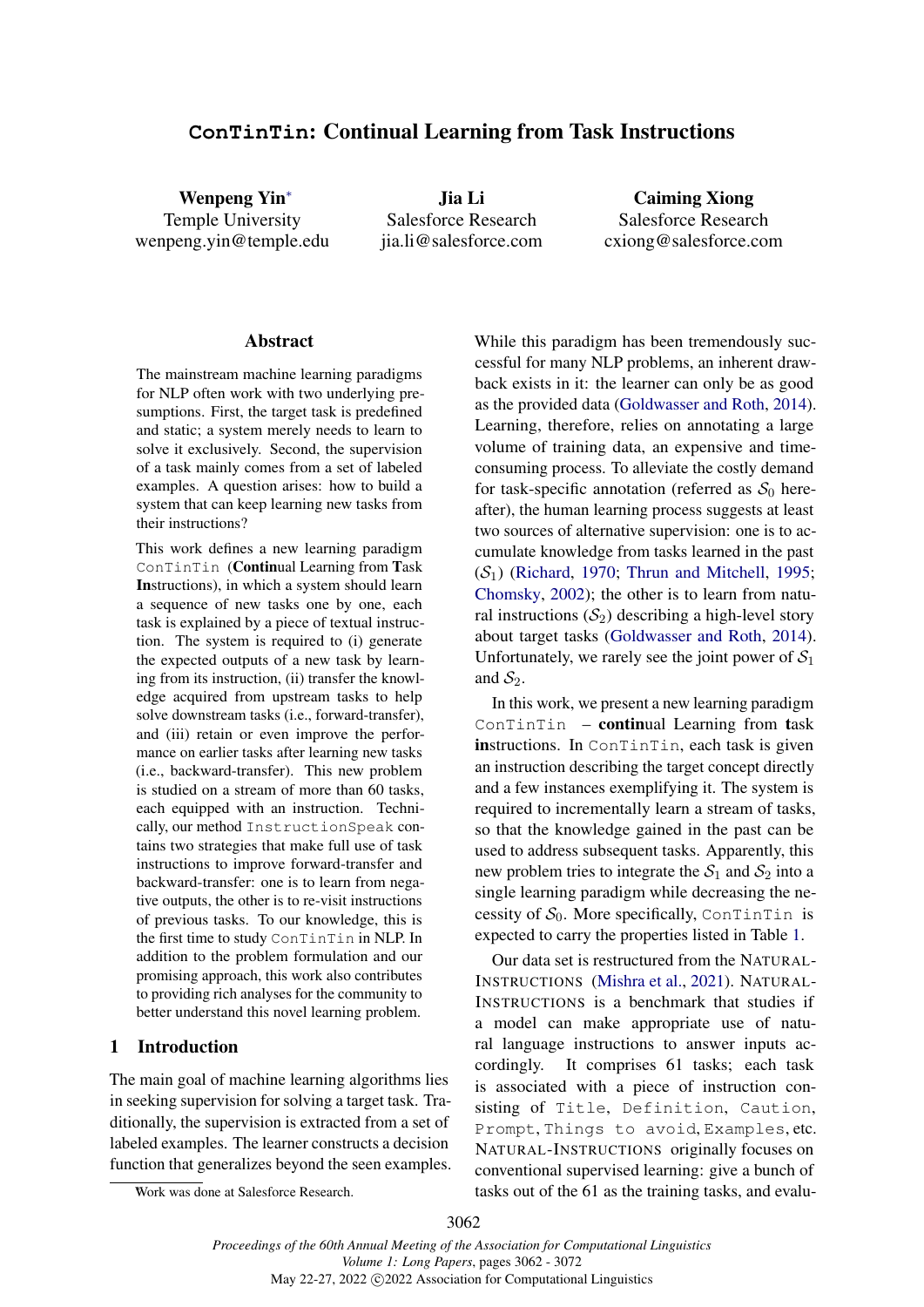<span id="page-1-0"></span>

| Item                           | Explanation                                                                               |
|--------------------------------|-------------------------------------------------------------------------------------------|
| Instruction-driven supervision | Each task is explained by an instruction and a couple of instances exemplifying it.       |
| Fixed model capacity           | The system's structure and parameter size are constant regardless of its learning status. |
| Knowledge maintenance          | The system is not inclined to catastrophic forgetting.                                    |
| Forward transfer               | The system uses knowledge acquired from upstream tasks to help solve downstream tasks.    |
| Backward transfer              | The system uses knowledge acquired from downstream tasks to help solve upstream tasks.    |
|                                |                                                                                           |

Table 1: Desiderata of ConTinTin, inspired by [\(Biesialska et al.,](#page-8-1) [2020\)](#page-8-1).

ate the remaining tasks in a batch. In order to fit the formulation of ConTinTin, we reorganize the 61 tasks in NATURAL-INSTRUCTIONS: a few tasks (e.g., size  $k$ ) out of the 61 act as training tasks, and the remaining  $61-k$  tasks as an ordered list of new tasks. The learner is expected to first learn from the  $k$  training tasks about how to use instructions to solve problems; then it evolves task by task along with the new task chain.

Our system InstructionSpeak is based on BART [\(Lewis et al.,](#page-9-4) [2020\)](#page-9-4) with two proposed strategies aiming at making the best use of instructions. The first strategy, "NEGATIVE TRAIN-ING", makes use of unfavorable clues, such as Things to avoid, from the instruction to promote the task understanding and forward-transfer. The second strategy, "HISTORY TRAINING", revisits instructions of earlier tasks during continual learning to alleviate the catastrophic forgetting issue in backward-transfer. We evaluate InstructionSpeak on a wide range of transferring distances (from 1 to 40), which shows that InstructionSpeak can generally help both forward-transfer and backward-transfer.<sup>[1](#page-1-1)</sup>

Overall, this work has made three-fold contributions. First, ConTinTin is the first time to be formulated and studied in the NLP community. Second, we propose InstructionSpeak, a promising approach to ConTinTin. Third, we conduct intensive analyses, aiming to give a better understanding of this new challenge.

## 2 Related Work

This section retrospects *continual learning* and *learning from task instructions*, two machine learning paradigms that try to explore supervisions  $S_1$ and  $S_2$ , respectively.

Continual learning. Since the advent of contin-ual learning<sup>[2](#page-1-2)</sup> [\(Thrun and Mitchell,](#page-9-2) [1995\)](#page-9-2), this learn[ing problem was mainly studied in computer vision](#page-9-7) [or robotics domains, and most work concentrated](#page-9-7) [on mitigating catastrophic forgetting \(McCloskey](#page-9-7) [and Cohen,](#page-9-7) [1989;](#page-9-7) [Serrà et al.,](#page-9-8) [2018;](#page-9-8) [Hofmanninger](#page-9-7) [et al.,](#page-9-9) [2020\). Continual learning can be summa](#page-9-7)[rized into three categories: class continual learning](#page-9-7) (CCL[\), domain continual learning \(](#page-9-7)DCL), and task [continual learning \(](#page-9-7)TCL).

CCL [learns a sequence of classes \(e.g., visual](#page-9-7) [object categories, text labels, etc.\) to build one](#page-9-7) [overall multi-label classifier for all the classes seen](#page-9-7) so far [\(Yan et al.,](#page-10-0) [2021\). For example,](#page-9-7) [Wang](#page-9-10) [et al.](#page-9-10) [\(2019\) studied incrementally learning new](#page-9-7) [relations for two entity mentions in an input sen](#page-9-7)[tence, and each relation has many labeled examples.](#page-9-7) [Xia et al.](#page-10-1) [\(2021\) proposed few-shot](#page-9-7) CCL in which [multi-round of new text tags \(e.g., intents or rela](#page-9-7)[tions expressed in the input text\) are encountered](#page-9-7) [sequentially, and each new tag is only accompanied](#page-9-7) [by a couple of examples.](#page-9-7)

DCL [essentially studies the same task but in dif](#page-9-7)[ferent domains. The system is expected to evolve](#page-9-7) [along with learning from a stream of datasets of](#page-9-7) [the same task and different data distributions. Typi](#page-9-7)[cal work in NLP includes sentiment classification](#page-9-7) [\(Chen et al.,](#page-8-2) [2015;](#page-8-2) [Xia et al.,](#page-10-2) [2017\), conversational](#page-9-7) agents [\(Lee,](#page-9-11) [2017\), text classification, and question](#page-9-7) [answering \(d'Autume et al.,](#page-9-7) [2019\)](#page-8-3), etc.

TCL [tries to learn distinct tasks sequentially. Sys](#page-9-7)tems in [\(Sun et al.,](#page-9-12) [2020a,b\) incrementally learned](#page-9-7) [among five disparate NLP tasks.](#page-9-7) [Jin et al.](#page-9-14) [\(2021\)](#page-9-14) [further extended the size of the task stream \(one](#page-9-7) [benchmark has 26 tasks, the other covers 55\) and](#page-9-7) studied TCL [in a few-shot scenario. It is worth](#page-9-7) [mentioning that all the listed work in](#page-9-7) TCL consis[tently transformed all tasks into question answering](#page-9-7) [format \(as pointed out in \(McCann et al.,](#page-9-7) [2018\)](#page-9-15), [many NLP tasks can be formulated as question an](#page-9-7)swering), thus TCL [in these literature was actually](#page-9-7) [converted into](#page-9-7) DCL.

[Similar with \(Xia et al.,](#page-9-7) [2021;](#page-10-1) [Jin et al.,](#page-9-14) [2021\)](#page-9-14), [our work also focuses on low-resource continual](#page-9-7) [learning; in contrast, our learning problem belongs](#page-9-7)

<span id="page-1-1"></span><sup>&</sup>lt;sup>1</sup>"Transferring distance" refers to the task numbers between the model at a new status and the model at an earlier status.

<span id="page-1-2"></span> $2$ Continual learning in the literature is also referred to as: lifelong learning [\(Silver and Mercer,](#page-9-5) [2002\)](#page-9-5), incremental learning [\(Solomonoff,](#page-9-6) [1989\)](#page-9-6), sequential learning [\(McCloskey](#page-9-7)

[and Cohen,](#page-9-7) [1989\)](#page-9-7), and never-ending learning [\(Carlson et al.,](#page-8-4) [2010\)](#page-8-4).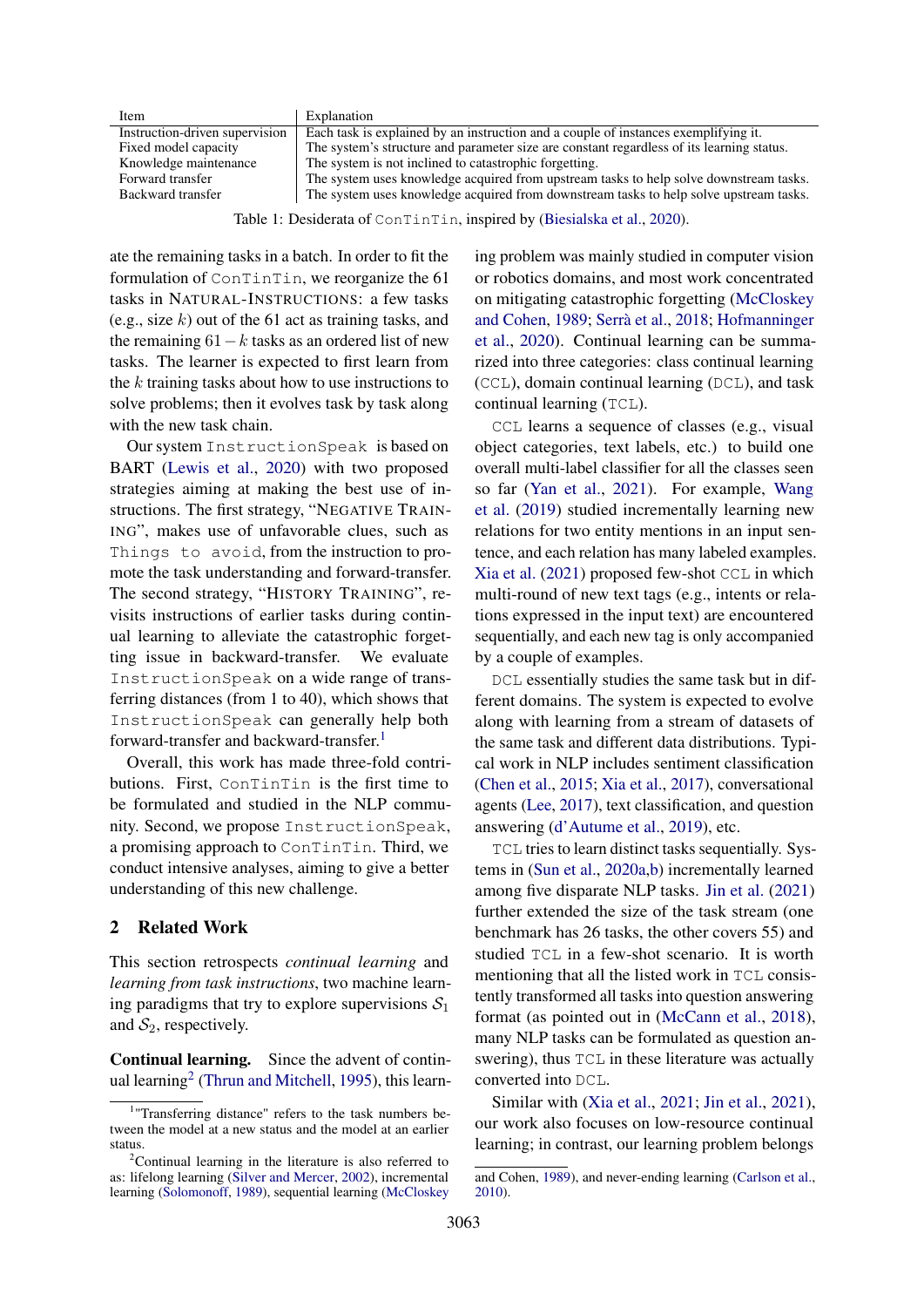<span id="page-2-0"></span>

Figure 1: The setup in ConTinTin. The whole learning process consists of two stages: *initialization process* and *evolution process*. A few training tasks  $S = \{s_1, \dots, s_k\}$  equipped with instructions and labeled examples are adopted to initialize the model M, then M incrementally learns from each unseen task  $u_i$  by its instruction only. Once finishing the continual learning on the task  $u_i$ , the model  $M_i$  is expected to be able to evaluate on all  ${u_1, u_2, \cdots, u_i}.$ 

## to TCL while *each task in our formulation is expressed by instructions instead of labeled examples*.

Learning from textual instructions. This learning paradigm was first presented by [Goldwasser](#page-9-0) [and Roth](#page-9-0) [\(2014\)](#page-9-0). They investigated the challenges on Solitaire card game where an instruction is a short sentence such as "*you can move any top card to a free cell if it is empty*", then this instruction is mapped into logical expression via semantic parsing so that an automated agent can understand and execute the instruction.

More recent work tried to examine the ability of large-scale pretrained language models to follow natural language instructions of varying complexity. For example, [Efrat and Levy](#page-8-5) [\(2020\)](#page-8-5) tested GPT-2 [\(Radford et al.,](#page-9-16) [2019\)](#page-9-16) to understand instructions like "*listing nouns*", "*output the* n*th word or char*" and real-world MTurk instructions to annotate some popular datasets. They concluded that GPT-2 works poorly when the supervision comes from those instructions. A dominant instruction format nowadays is called "prompt" which mostly is a short piece of text describing the core concept of the task. Representative work includes [\(Radford](#page-9-16) [et al.,](#page-9-16) [2019;](#page-9-16) [Schick and Schütze,](#page-9-17) [2020,](#page-9-17) [2021\)](#page-9-18), etc. (Please refer to the survey [\(Liu et al.,](#page-9-19) [2021\)](#page-9-19) for more details.)

While these prompt-based results are encouraging, such prompts are often too simplistic, whereas many real NLP problems cannot be effectively formulated as short prompts or a few positive examples. Motivated, [Mishra et al.](#page-9-3) [\(2021\)](#page-9-3) collected more than 60 distinct NLP tasks with realworld MTurk instructions, and claimed that pretrained language models, such as BART and GPT-3 [\(Brown et al.,](#page-8-6) [2020\)](#page-8-6), benefit from instructions to

generalize across tasks.

To our knowledge, the only work somehow resembling ours is [\(Rostami et al.,](#page-9-20) [2020\)](#page-9-20), in which task descriptions were incorporated into lifelong learning for zero-shot transfer. We differ in three aspects: (i) they focused on robot controlling problems, (ii) their tasks are from a single domain, and (iii) in addition to the associated instruction, they assumed that each task has a large number of labeled examples.

## 3 Problem formulation

## 3.1 **ConTinTin**

A system in our ConTinTin comprises two stages, as illustrated in Figure [1.](#page-2-0) The first stage describes its starting status before learning the first new task; the second stage describes how it evolve continually with a sequence of instructionequipped unseen tasks. To make it easier to understand, we first introduce the *evolution process*, then the *initialization process*.

Evolution process. ConTinTin tries to build a model  $M$  that is able to deal with unseen tasks  $(U)$ appearing consecutively by understanding merely the instruction of each task. We denote the task sequence as  $U = [u_1, u_2, \dots, u_i, \dots]$ . Each task  $u_i$  has a piece of textual description  $d_{u_i}$ , and a set of evaluation instances  $\{(x_{u_i}^j, y_{u_i}^j)\}_{j=1}^n$  where  $y_{u_i}^j$ is the expected output of the input  $x_{u_i}^j$ . An example  $d_{u_i}$  will be shown in Section [3.3.](#page-3-0) We denote the model M, having learned  $[u_1, \dots, u_i]$ , as  $M_i$ . For each task  $u_i$ ,  $M_i$  is required to generate the output for  $x_{u_i}^i$  based on the instruction in  $d_{u_i}$ .

Initialization process. How to teach a system some basic knowledge to understand task instruc-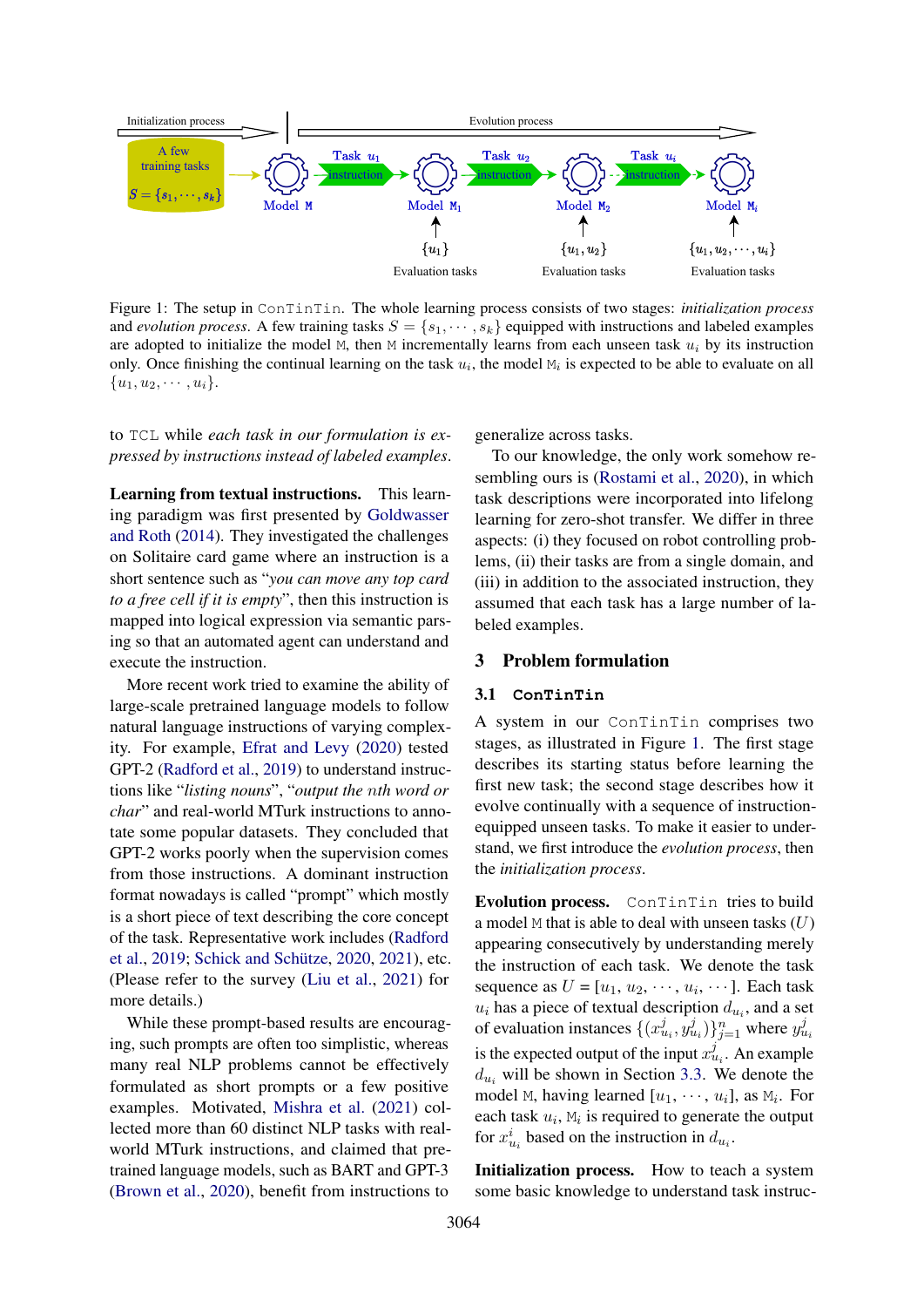<span id="page-3-1"></span>

|  |  | Algorithm 1 Forward-transfer metric calculation |  |  |  |
|--|--|-------------------------------------------------|--|--|--|
|--|--|-------------------------------------------------|--|--|--|

| <b>Require:</b> The model M, all unseen tasks in $U$ , two                                  |
|---------------------------------------------------------------------------------------------|
| hyperparameter $m$ and $i$                                                                  |
| Ensure: $\overrightarrow{q}_i$                                                              |
| 1: for task t in U do                                                                       |
| for $j < m$ times do<br>2:                                                                  |
| $k =$ random.randint(1,  U - <i>i</i> );<br>3:                                              |
| sample $[u_1, \cdots, u_{k-1}, u_k, \cdots]$<br>4:                                          |
| $u_{k+i-1}$ ] from $U$ -{t};                                                                |
| $M_k$ = M evolves over $[u_1, \dots, u_{k-1}, t]$ ;<br>5:                                   |
| $M_{k+i}$ = M evolves over $[u_1, \dots, u_{k+i-1},$<br>6:                                  |
| $t$ ];                                                                                      |
| $\overrightarrow{g}_{i,t}^j$ =M <sub>k+i</sub> (t) - M <sub>k</sub> (t);<br>7:              |
| end for<br>8:                                                                               |
| $\overrightarrow{g}_{i,t} = \frac{1}{m} \sum_{i=1}^{m} \overrightarrow{g}_{i,t}^{j};$<br>9: |
| 10: end for                                                                                 |
| 11: $\overrightarrow{g}_i = \frac{1}{ U } \sum_{t \in U} \overrightarrow{g}_{i,t}$          |
|                                                                                             |

<span id="page-3-2"></span>

| Algorithm 2 Backward-transfer metric calculation |  |  |  |  |  |  |
|--------------------------------------------------|--|--|--|--|--|--|
|--------------------------------------------------|--|--|--|--|--|--|

**Require:** The model M, all unseen tasks in  $U$ , two hyperparameter  $m$  and  $i$ Ensure:  $\overleftarrow{q}_i$ 1: for task  $t$  in  $U$  do 2: for  $j < m$  times do 3:  $k = \text{random.random}(1, |U|-i);$ 4: sample  $[u_1, \dots, u_{k-1}, t, u_{k+1}, \dots,$  $u_{k+i}$ ] from  $U$ ; 5:  $M_k = M$  evolves over  $[u_1, \dots, u_{k-1}, t]$ ; 6:  $M_{k+i} = M$  evolves over  $[u_1, \dots, u_{k+i}];$ 7:  $\overleftarrow{g}^{\alpha+r}_{i,t} = M_{k+i}(t) - M_k(t);$ 8: end for 9:  $\overleftarrow{g}_{i,t} = \frac{1}{n}$  $\frac{1}{m}\sum_{j=1}^m \overleftarrow{g}_{i,t}^j;$ 10: end for 11:  $\overleftarrow{g}_i = \frac{1}{|U|}$  $\frac{1}{|U|} \sum_{t \in U} \overleftarrow{g}_{i,t}$ 

tions and learn continually? We prepare a few training tasks  $(S=[s_1, s_2, \dots, s_k])$  to equip the machine with the ability to annotate the task instances given instructions. Each training task  $s_i$  also has its instruction  $d_{s_i}$  and n labeled examples  $\{(x_{s_i}^j,$  $(y_{s_i}^j)\}_{j=1}^n$ . Note that here we want to control k to be small; otherwise, if ConTinTin requires a large number of training tasks at the initialization stage, there is no point anymore to make use of instructions to alleviate the burden of data annotation.

## 3.2 Evaluation protocol

Forward-transfer evaluation. For this metric, we attempt to quantify the effectiveness of learning more prior tasks before solving a target task. Intuitively, more prior tasks, better downstream performance. We define metric  $\overrightarrow{g}_i$  (hereafter, " $\rightarrow$ " refers to forward-transfer and "←" refers to backwardtransfer): the *average gained performance* over all new tasks in U when each of them is learned after  $k + i - 1$  previous tasks, compared with learning them merely after  $k - 1$  tasks (*i* is transferring distance). As Algorithm [1](#page-3-1) shows, computing  $\vec{q}_i$ needs two loops. First, iterate on all tasks in U, select one task  $t$  as (i) the  $k$ th task and randomly sample its upstream tasks  $[u_1, \cdots, u_{k-1}]$  from remaining tasks in U, getting one online learning score  $M_k(t)$ , or as (ii) the  $(k + i)$ th task for another online learning score  $M_{k+i}(t)$ .  $M_{k+i}(t)$  - $M_k(t)$  is one instance of the forward-transfer score, which indicates how much improvement the extra upstream tasks of size  $i$  bring to the target task  $t$ . For this particular task  $t$ , repeat its upstream tasks m times and calculate the average as a final score of t, denoted as  $\overrightarrow{g}_{i,t}$ . Second, the same procedure is applied to all tasks in U and finally average  $\overrightarrow{g}_{i,t}$ over all t to get the  $\overrightarrow{g}_i$  value.

 $\overrightarrow{g}_i$  always measures the expected performance gain our system can get when it has continually leaned i more tasks. For forward-transfer, we expect  $\overrightarrow{g}_i$  is positive and increases when i gets larger.

Backward-transfer evaluation. In contrast to the forward-transfer evaluation, we define  $\frac{\leftarrow}{q}$  i as the backward-transfer metric, which tells how much better our system can handle a task learned i steps ago, compared with the performance on the same the task last time. As Algorithm [2](#page-3-2) describes, two loops to calculate  $\overleftarrow{g_i}$ . Firstly, for a given task t from  $U$ , put t in a random position  $k$  in the task chain, followed by i other tasks. Subtract its performance when the model M learned it the first time (i.e.,  $M_k(t)$ ) by its performance when the model finished learning all the  $k + i$  tasks in the chain (i.e.,  $M_{k+i}(t)$ ). This operation generates a score given this chain; repeat this process  $m$  times to get an average gain  $\overleftarrow{g}_{i,t}$  for the task t. Secondly, average the  $\overleftarrow{g}_{i,t}$  over all t to get the  $\overleftarrow{g}_i$  value.

If a system can always make use of downstream tasks to help upstream tasks,  $\overleftarrow{g}_i$  should be positive; otherwise,  $\overleftarrow{g}_i$  will be negative due to catastrophic forgetting.

## <span id="page-3-0"></span>3.3 Data

There are no NLP datasets for ConTinTin particularly. This work is based on NATURAL-INSTRUCTIONS [\(Mishra et al.,](#page-9-3) [2021\)](#page-9-3) after data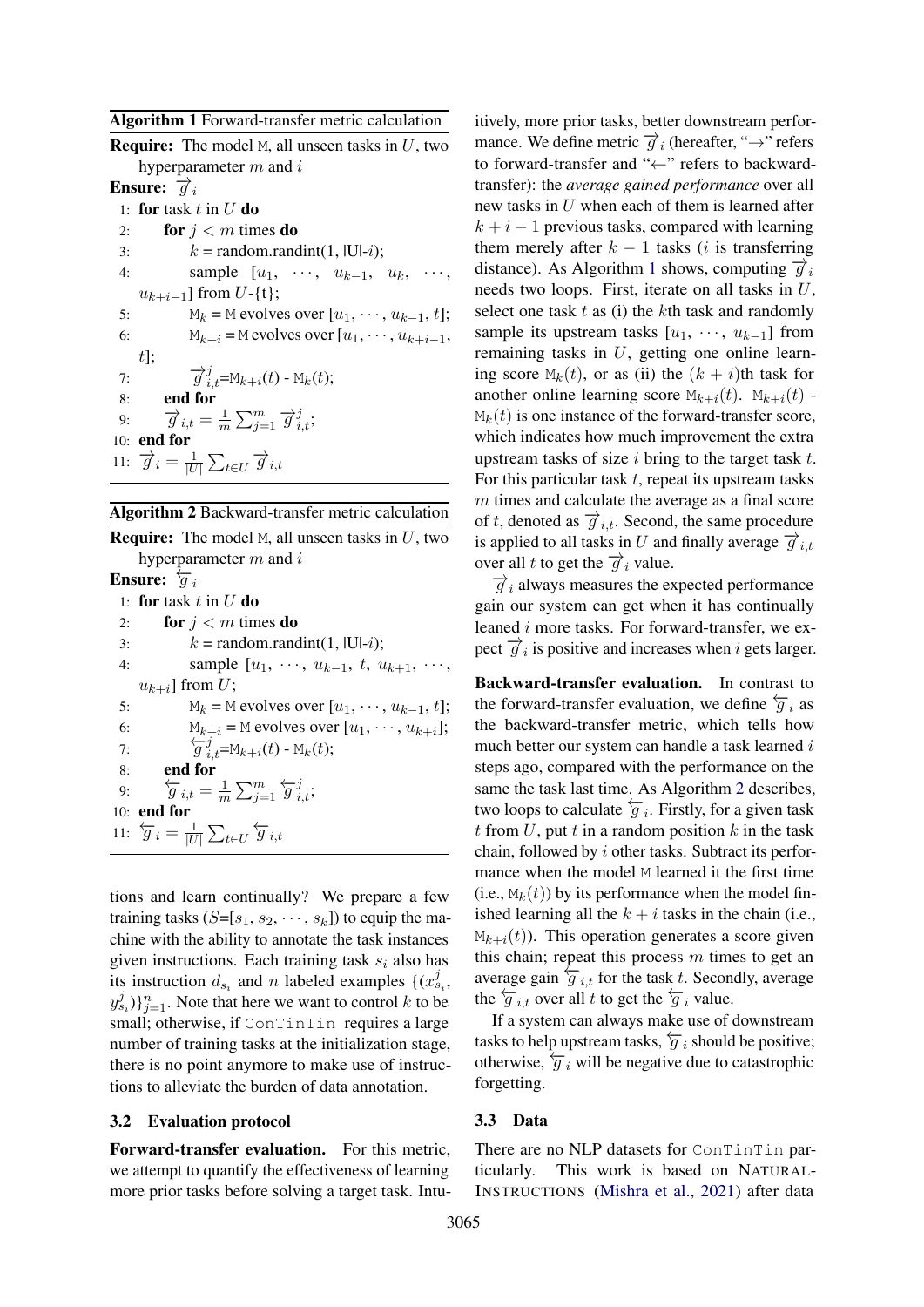<span id="page-4-0"></span>

Figure 2: An instruction example for the task "answering science questions (misc)" in NATURAL-INSTRUCTIONS [\(Mishra et al.,](#page-9-3) [2021\)](#page-9-3). Green parts present favorable clues while red parts express unfavorable predictions.

reorganization. Next, we first introduce NATURAL-INSTRUCTIONS, then describe our revised version specific to our problem.

NATURAL-INSTRUCTIONS was constructed in the following pipeline: [Mishra et al.](#page-9-3) [\(2021\)](#page-9-3) first collected some popular NLP benchmarks (e.g., CosmosQA [\(Huang et al.,](#page-9-21) [2019\)](#page-9-21), Quoref [\(Dasigi et al.,](#page-8-7) [2019\)](#page-8-7), Winogrande [\(Sakaguchi et al.,](#page-9-22) [2020\)](#page-9-22), etc.) with their crowdsourcing instructions through engaging with their authors. Since all the crowdsourcing instructions include multiple steps to guide annotators to gather task instances, they further broke raw crowdsourcing instructions down into their individual steps, generating a larger number of subtasks that are minimal and standalone. At last, a total of 61 tasks are obtained, covering six categories: 13 question generation tasks (QG), 16 answer generation tasks (AG), 12 classification tasks (CF), 8 incorrect answer generation tasks (IAG), 10 minimal modification tasks (MM) and 2 verification tasks (VF). An instruction example is presented in Figure [2.](#page-4-0)

**Our data split.** For training tasks  $S$ , we randomly select  $k$  tasks from the 61 tasks. All training

tasks in S have instructions and keep their labeled example set. The remaining  $61-k$  tasks are treated as unseen task set  $U$ . Each task in  $U$  has only instruction; the labeled example set is used for evaluation rather than model training.

It is noteworthy that task order in continual learning should influence the final performance. We do not attempt to release a fixed split of S and U. In experiments, we will randomly generate them multiple times to form different task chains and report the average performance.

## 4 Our method **InstructionSpeak**

Most prior studies about continual learning focused on backward-transfer [\(Serrà et al.,](#page-9-8) [2018;](#page-9-8) [d'Autume](#page-8-3) [et al.,](#page-8-3) [2019\)](#page-8-3) while paying less attention to the forward-transfer performance. Next, we introduce our approach to promoting both of them.

*The big story of our strategies lies in better un-* $$ concrete strategies as follows.

NEGATIVE TRAINING: *to distinguish favorable and unfavorable clues in instructions*. Unfavorable clues, such as the red items in Figure [2,](#page-4-0) are essential for humans to make decisions while not being successfully leveraged by machine learning. For example, [Mishra et al.](#page-9-3) [\(2021\)](#page-9-3) found discarding negative examples can even improve the performance. We believe this indicates the approach failed to learn from negative examples rather than those examples being truly useless. Then, how can we make machines extract effective supervision from negative samples?

First, we introduce a method that was tried but did not work well – *minimizing the probability of generating negative output*. Maximizing the probabilities of gold output is widely used in text generation. It sounds intuitive to minimize that for unwanted output, such as [\(He and Glass,](#page-9-23) [2020\)](#page-9-23). We tried a joint training on maximizing positive and minimizing negative examples, which is even worse than maximizing the positive alone. Since many "negative" outputs contain tokens that exist in the gold answers, we suspect that minimizing their probabilities will let the model have more difficulty decoding the correct output.

After further study of those negative examples and their explanations, we decide to treat those negative examples as positive and move the negative learning phase as pretraining, i.e., pretrain on negative examples first, then finetune on positive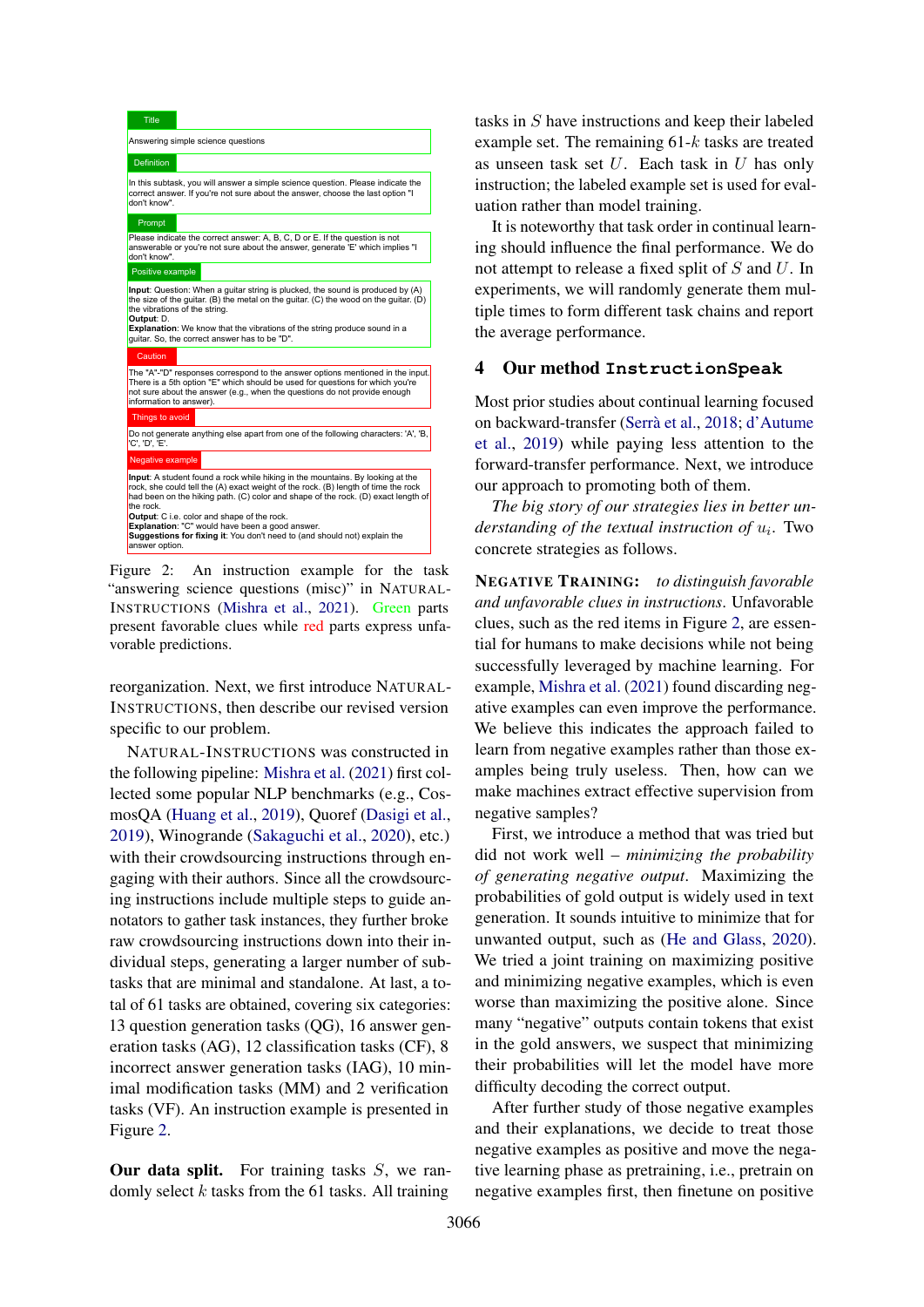examples. The inspiration comes from the fact that negative examples, despite the tag "negative", can still provide useful information about the expected output. Take a look at the negative example in Figure [2,](#page-4-0) its output "C i.e., color and shape of the rock" is discouraged just because it does not follow some rules of automatic evaluation rather than it is really wrong. Apparently, as a first step, optimizing the system to generate the so-called "negative output" is still better than any general-purpose pretrained BART.

For each unseen task in  $U$ , we directly adopt its negative examples if available. For the  $k$  training tasks in S, positive instances (including positive examples in instructions and those labeled task instances) are much more than the negative examples, we use the pretrained model on S to do prediction on all inputs of  $S$ , if the output is not equal to the gold output, we treat this (input, predicted output) as a negative example. It means we have a loose definition of what "negative output" is: it is negative once it is not equal to the ground truth. Since the pretrained model on S can already guarantee generation quality, those generated negative outputs are mostly related with the gold outputs (measured by ROUGE metrics). $3$ 

HISTORY TRAINING: *revisit instructions of previous tasks*. To mitigate catastrophic forgetting, many prior works about continual learning tried to store a couple of labeled examples of upstreaming tasks to replay. In our ConTinTin formulation, each new task is described merely by the instruction. Instead of storing some examples of previous tasks, we keep their instructions. When learning the *i*th task in  $U$ , our model will first learn all the instructions of prior  $i-2$  tasks in a batch with a lower learning rate. Revisiting precedent instructions is cost-effective since each instruction is as short as a couple of conventionally annotated examples but with much more supervision.

Overall, our two strategies work jointly to enhance the forward-transfer and the backward-transfer performance. Our system InstructionSpeak is based on BART, treating all tasks as a text-to-text problem. The

full input format of encoder: [Input] input string [Title] title string [Prompt] prompt string [Definition] definition string [Avoid] things to avoid string [Caution] caution string [POS1] [Input] input string [Output] output string [Explanation] explanation string  $\cdots$  [POSn] [Input] input string [Output] output string [Explanation] explanation string. Note that we put the input at the beginning of this encoder's input template to prevent from being discarded due to long text truncation. When pretrain on training tasks  $S$ , the full input pattern is used; when continually learn on  $U$ , since the input at the beginning comes from positive or negative examples of the instruction, we do not include the positive examples in the input template (i.e., the blue part is dropped).

Given  $S$  and  $U$ , the whole learning pipeline in InstructionSpeak is: (i) pretrain on  $S$  to get model  $M^*$ ; (ii) use  $M^*$  to make predictions on S to collect negative example set  $S^-$ ; (iii) pretrain on  $S^-$  and finetune on  $S$  to get boosted model M which is the starting model status for continual learning on  $U$ ; (iv) for the *i*th unseen task  $u_i$  in  $U$ , tune M on instructions of all earlier tasks  $[u_1, \dots, u_{i-2}]$ in a batch; (v) tune on negative examples of  $u_i$ , if available; (vi) tune on positive examples of  $u_i$ .

# 5 Experiments

Setup. We use the pretrained BART-base model released by Huggingface. Hyperparameters:  $m =$ [1](#page-3-1)0 in Algorithms 1[-2;](#page-3-2)  $k = 5$  for the task set S; max input length 1024 tokens, learning rate 5e-5, 3 epochs as suggested by [\(Mishra et al.,](#page-9-3) [2021\)](#page-9-3) for most phases of training (except for 5e-6 and one epoch for HISTORY TRAINING); batch size 5 for training on S and 2 for continual learning on U. All unseen tasks U randomly select 1k labeled examples for performance evaluation. Note that the official evaluation metric for NATURAL-INSTRUCTIONS is ROUGE-L [\(Lin,](#page-9-24) [2004\)](#page-9-24). According to the definitions of our evaluation metrics,  $\overrightarrow{g}_i$  and  $\overleftarrow{g}_i$  numbers are the same meaning as ROUGE-L.

Baselines. There are no prior systems that can fit the formulation of ConTinTin exactly. In addition, as the ConTinTin properties in Table [1](#page-1-0) indicate, ideally, ConTinTin prefers a fixed model capacity. Therefore, we do not compare with systems that incorporate extra memory modules or adaptors, such as [\(d'Autume et al.,](#page-8-3) [2019;](#page-8-3) [Jin et al.,](#page-9-14)

<span id="page-5-0"></span><sup>3</sup>We also tried to *build a negative-output generator given available negative examples in instructions*. This type of negative output was planed for pretraining in both S and U. However, due to the tiny size of negative examples in instructions (most tasks have at most 2 negative examples, a couple of them have zero), the learned negative-output generator yields outputs that are over unreasonable.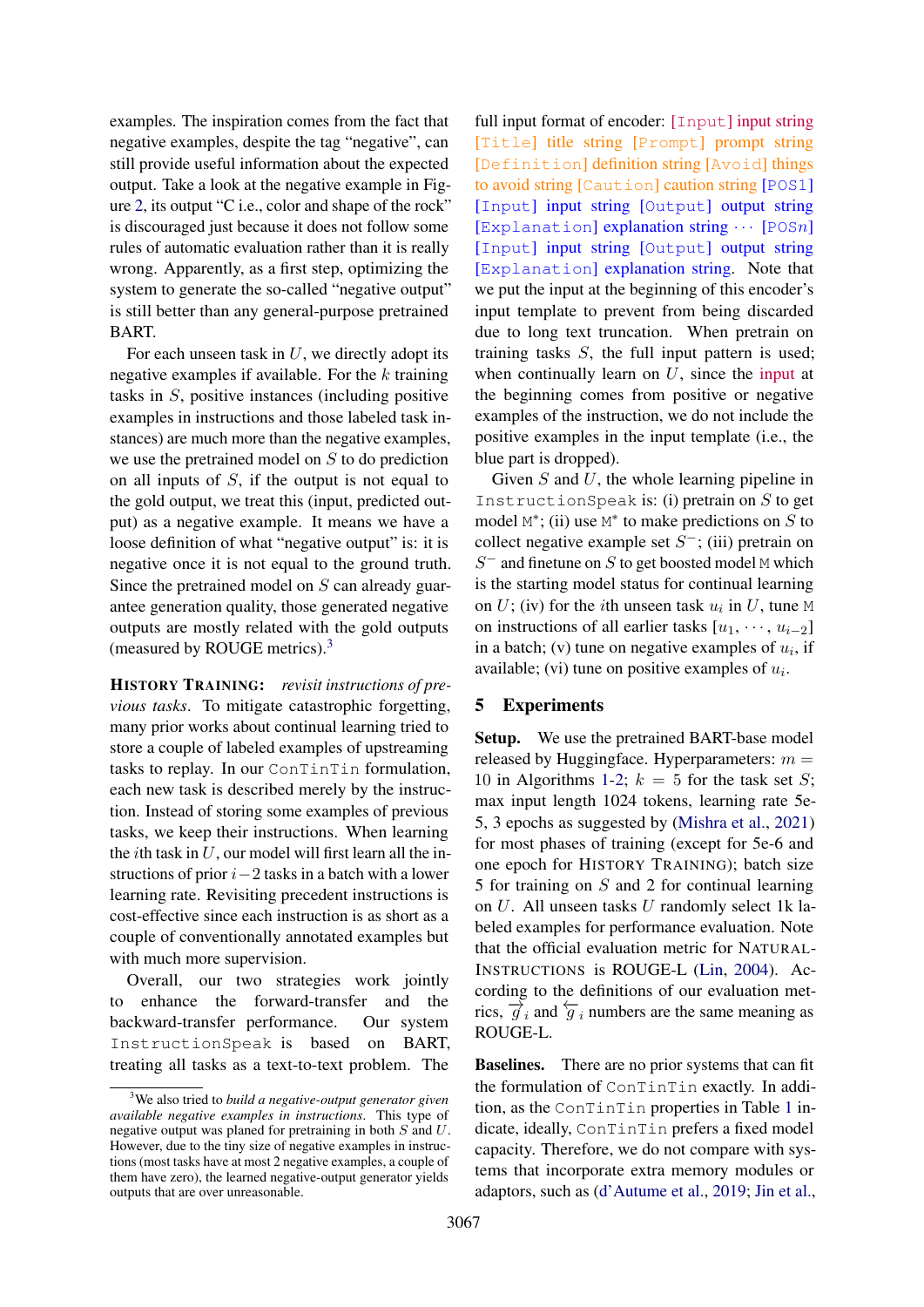<span id="page-6-0"></span>

|                              | forward-transfer       |                            |                           |                           | backward-transfer         |                       |                          |                          |                          |                          |
|------------------------------|------------------------|----------------------------|---------------------------|---------------------------|---------------------------|-----------------------|--------------------------|--------------------------|--------------------------|--------------------------|
| Method                       | $\overrightarrow{g}_1$ | $\overrightarrow{q}$<br>10 | $\overrightarrow{g}_{20}$ | $\overrightarrow{g}_{30}$ | $\overrightarrow{g}_{40}$ | $\overleftarrow{g}_1$ | $\overleftarrow{g}_{10}$ | $\overleftarrow{g}_{20}$ | $\overleftarrow{g}_{30}$ | $\overleftarrow{g}_{40}$ |
| Seq-finetune                 | 1.44                   | 3.28                       | $-3.74$                   | 2.9                       | $-0.36$                   | 1.57                  | 0.04                     | $-0.19$                  | $-6.48$                  | $-9.46$                  |
|                              | $\pm 7.15$             | ±19.46                     | $\pm 8.73$                | ±16.42                    | ±17.23                    | $\pm$ 3.28            | ±12.46                   | $\pm 21.75$              | ±19.17                   | ±19.57                   |
| LAMOL (Sun et al., $2020a$ ) | $-1, 34$               | 1.41                       | 3.31                      | $-5.40$                   | $-0.03$                   | 2.67                  | 2.21                     | 9.42                     | 6.33                     | 7.21                     |
|                              | $\pm 4.46$             | ±13.55                     | ±14.32                    | $\pm 20.44$               | ±12.68                    | ±12.52                | $\pm$ 7.98               | ±12.88                   | $\pm 20.13$              | ±14.81                   |
| Our InstructionSpeak         | 2.16                   | 5.06                       | 2.29                      | 4.07                      | 4.39                      | 1.44                  | 5.21                     | 7.33                     | 14.99                    | 12.31                    |
|                              | $\pm 6.46$             | $\pm 20.87$                | ±18.03                    | $\pm 7.95$                | ±14.56                    | $\pm$ 9.28            | $\pm 18.20$              | ±13.48                   | $\pm 20.21$              | ±16.53                   |
| <b>w/o NEGATIVE TRAINING</b> | $-2.89$                | 1.06                       | 1.33                      | 2.21                      | 1.78                      | 2.21                  | 3.37                     | 11.44                    | 10.36                    | 8.94                     |
|                              | ±13.12                 | ±17.21                     | ±13.09                    | ±14.42                    | $\pm 17.90$               | $+12.23$              | ±13.23                   | ±11.03                   | ±21.34                   | ±19.41                   |
| W/O HISTORY TRAINING         | 1.88                   | 3.32                       | 4.41                      | 3.22                      | 2.97                      | 4.74                  | $-2.78$                  | $-0.83$                  | 1.35                     | 3.49                     |
|                              | ±17.73                 | ±12.76                     | ±20.24                    | ±16.66                    | ±14.93                    | ±16.54                | $\pm$ 19.38              | ±12.93                   | ±15.95                   | ±14.05                   |
| Multi-task (upperbound)      | $7.98 \pm 20.47$       |                            |                           |                           |                           |                       |                          |                          |                          |                          |

Table 2: The main results of ConTinTin.

<span id="page-6-1"></span>

| Method                |              | QG    | AG    | CF    | IAG   | <b>MM</b> | VF    | mean  |
|-----------------------|--------------|-------|-------|-------|-------|-----------|-------|-------|
|                       | paper report | 52.xx | 30.xx | 50.xx | 25.xx | 47.xx     | 8.xx  | 35.33 |
| (Mishra et al., 2021) | reimplement  | 53.55 | 17.45 | 63.79 | 11.06 | 82.86     | 7.40  | 39.35 |
| Seq-finetune          | forward      | 49.61 | 21.46 | 48.74 | 9.70  | 57.31     | 7.61  | 32.40 |
|                       | backward     | 47.09 | 21.17 | 7.45  | 9.61  | 88.84     | 14.98 | 31.52 |
| LAMOL                 | forward      | 52.23 | 20.45 | 67.74 | 8.81  | 82.29     | 8.83  | 40.05 |
|                       | backward     | 52.14 | 22.76 | 7.98  | 8.33  | 88.45     | 9.91  | 31.59 |
| InstructionSpeak      | $w$ /0 CL    | 51.07 | 23.40 | 70.68 | 11.43 | 88.13     | 6.22  | 41.82 |
|                       | forward      | 51.30 | 24.89 | 70.96 | 9.36  | 90.41     | 10.70 | 42.93 |
|                       | backward     | 53.04 | 24.93 | 7.51  | 8.56  | 88.09     | 13.86 | 32.66 |

Table 3: The results on standard split of NATURAL-INSTRUCTIONS. We use "52.xx" just because the original paper by [Mishra et al.](#page-9-3) [\(2021\)](#page-9-3) did not report the "xx" numbers.

[2021;](#page-9-14) [Ke et al.,](#page-9-25) [2021\)](#page-9-25). The following systems are considered:

• *Seq-finetune*: first pretrain a BART on S, then fine-tune it on  $U$  sequentially. It does not pay special attention to catastrophic forgetting.

• *Multi-task*: first pretrain a BART on S, then train on instructions of all tasks in  $U$  simultaneously. It, acting as the upperbound of continual learning, does not distinguish between forwardtransfer and backward-transfer.

• *LAMOL* [\(Sun et al.,](#page-9-12) [2020a\)](#page-9-12): A state-of-theart system that uses pretrained language models for task continual learning. All tasks are converted into QA and a single language model is used for the continual learning; before training on a new task, the language model first generates pseudo-examples for previous tasks; those pseudoexamples are mixed with the examples of the new task to train the language model. The original language model in LAMOL is a smallest pretrained GPT-2, we replace it with BART for a fair comparison.

<span id="page-6-2"></span>

Figure 3: Influence of training task size (i.e.,  $k$  value in  $S=[s_1, s_2, \cdots, s_k]$  on forward-transfer.  $k \in$  $\{1, 5, 10, 20\}$ . Please note that  $k = 5$  is what we used to report Table [2.](#page-6-0)

#### 5.1 Results

Table [2](#page-6-0) shows the comparison between our system InstructionSpeak and those baselines. We have three threads of observations.

Firstly, our system InstructionSpeak consistently outperforms all baselines for both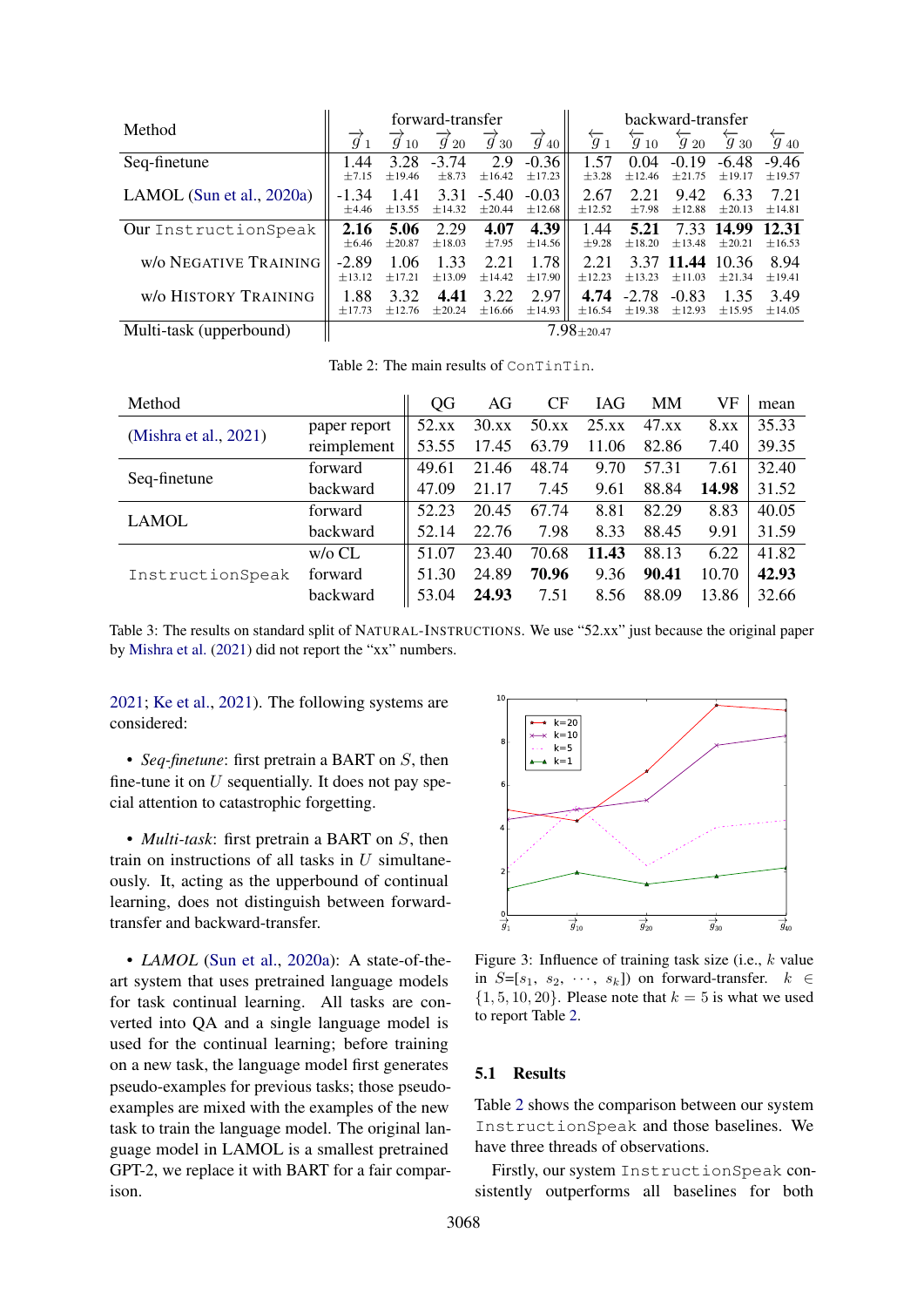<span id="page-7-0"></span>

Figure 4: Different transferabilities on tasks of six categories.

forward-transfer and backward-transfer evaluations. For forward-transfer, all systems cannot beat the multi-task learning, but in backwardtransfer, InstructionSpeak even outperforms the multi-task competitor; this is because multi-task learning, though widely treated as upperbound for continual learning, only trained on all  $U$  tasks for 3 epochs. Our method, equipped with HISTORY TRAINING, actually learns many times of earlier  $U$ tasks during the continual learning. Despite a few exceptions, generally speaking, both the forward and backward transfer performance increase when the transferring distance increases from 1 to 40.

Secondly, the ablation study verifies the effectiveness of our two strategies. NEGATIVE TRAIN-ING plays the leading role in forward-transfer while doing a moderate favor to the backward-transfer. A totally opposite phenomenon is noticed for HIS-TORY TRAINING: it clearly contributes to the backward-transfer evaluation while influencing the forward-transfer to some extent.

Thirdly, the standard deviations are mostly large; this should be due to the fact that the 61 tasks in NATURAL-INSTRUCTIONS contains 6 distinct categories; each category benefits from the model generalization by different degrees.

To further figure out the exact performance of our system on different task categories, we report on the standard split of NATURAL-INSTRUCTIONS as [Mishra et al.](#page-9-3) [\(2021\)](#page-9-3) did: they have a fixed set of 12 tasks for testing (2 for each category), and all remaining tasks as training data. Since their 12 test tasks have no order, for each of the test category, we put it as the sixth (resp. first) task in the chain for forward-transfer (resp. backward-transfer). Once the position of the test

<span id="page-7-1"></span>category is fixed, we randomly order the remaining five categories in the sequence for 10 times and report the average performance. Thus, each test category will have two numbers for every continual learning approach: one for forward-transfer, the other for backward-transfer. In addition, we also report our system InstructionSpeak without continual learning (w/o CL), i.e., using the system pretrained on 49 tasks in S to predict.

Table [3](#page-6-1) lists the results of all continual learning systems on NATURAL-INSTRUCTIONS. We notice that (i) the results of different task categories vary a lot. For example, minimal modification tasks (MM) easily get ROUGE-L score above 80, but it is pretty challenging to obtain ROUGE-L score over 10 for Verification (VF); (ii) Classification tasks (CF) seem suffering from backward-transfer. We suspect CF is too sensitive to classification-specific supervision, such as label spaces; the continual learning on many subsequent tasks of different categories will mislead the model in solving CF. This is further supported by looking at the results of three systems: InstructionSpeak w/o CL, [\(Mishra](#page-9-3) [et al.,](#page-9-3) [2021\)](#page-9-3) and InstructionSpeak forwardtransfer. The first two systems start predicting on U once finish the training on  $S$ . Note that CF in  $U$ has 10 CF tasks in  $S$ ; it means the first two systems, although they did not learn the CF in  $U$ , still obtained enough supervision for this category from S. That's why all three systems get high performance on CF. Once they get tuned on more different categories, the supervision disappears increasingly.

## 5.2 Analysis

In addition to the results in Tables [2](#page-6-0)[-3,](#page-6-1) we are further interested in the following two questions.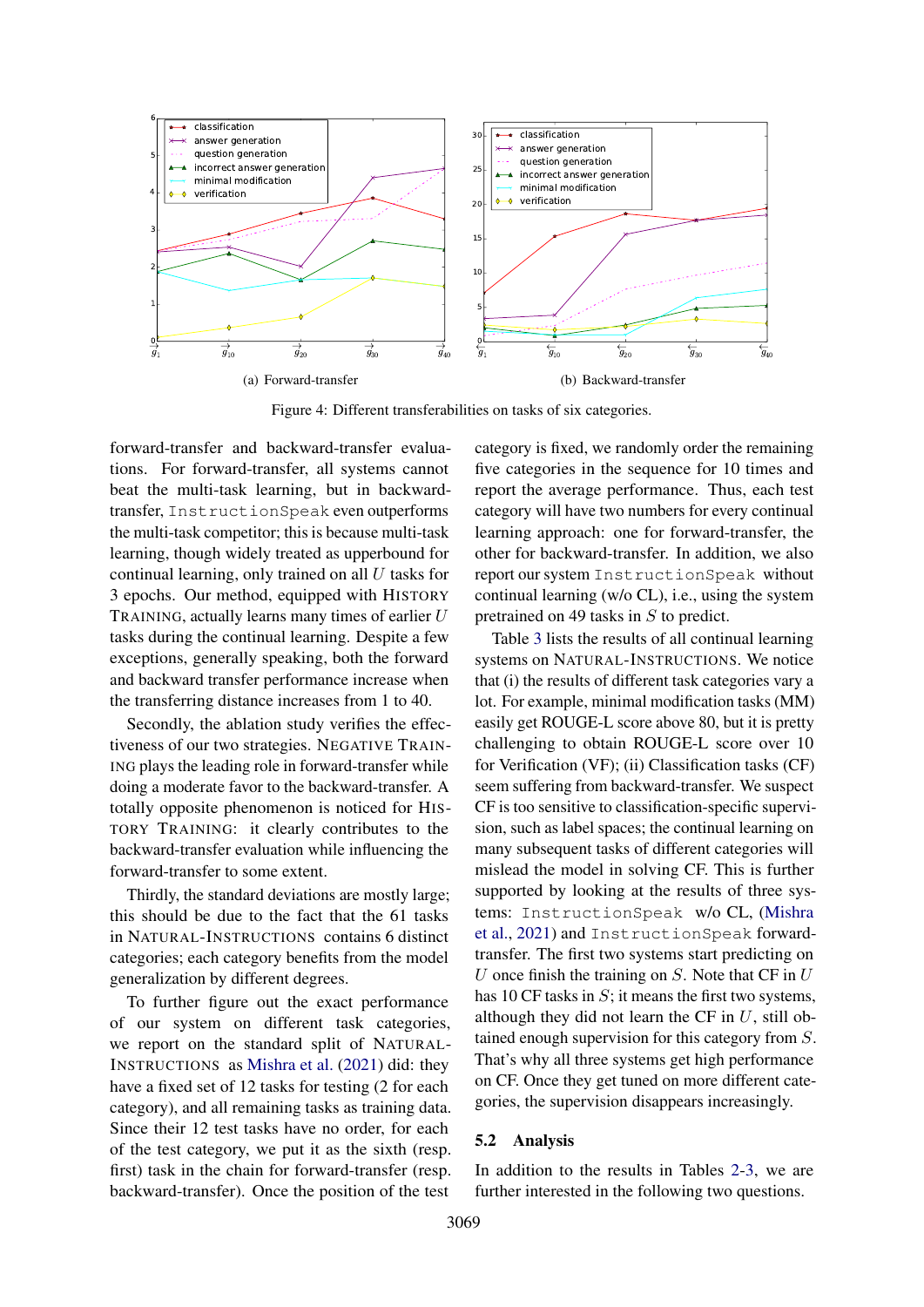$Q_1$ : how many training tasks does a system need to learn from instructions? Recall that apart from the  $U$  in the evolution process, we use  $k$  tasks  $(S=[s_1, s_2, \dots, s_k])$  to initialize the model. S can have maximal 20 tasks (due to the limited size of NATURAL-INSTRUCTIONS) and our system only used 5 out of them. Here, we further explore the model's behavior when  $k$  varies.

Figure [3](#page-6-2) depicts the influence of  $k$  on forwardtransfer. For forward-transfer, larger  $k$  values (i.e., more training tasks to initialize the model) consistently improve performance. We think that more training tasks tend to teach the model better at understanding the task instructions, which can further improve the model's transferability when it learns i more tasks to report  $\overrightarrow{g}_i$  on a downstream task  $u_i$ . We notice that NATURAL-INSTRUCTIONS v2<sup>[4](#page-8-8)</sup> has over 1.7k tasks. We leave it as future work to further explore the potential of increasing training tasks.

 $Q_2$ : how do tasks of different categories in U benefit? In Section [3.3,](#page-3-0) we mentioned that all tasks can be organized into six categories. We check their separate performances here. Note that both Algorithms [1-](#page-3-1)[2](#page-3-2) obtain the final score by averaging over all tasks in  $U$ , here we average those tasks that belong to the same category to get category-wise forward-transfer and backwardtransfer performances.

From Figure [4\(a\)](#page-7-0) and Figure [4\(b\),](#page-7-1) we notice that: (i) tasks of distinct categories indeed demonstrate different performances for both forward-transfer and backward-transfer evaluations; (ii) the phenomena on the two evaluations are similar: some categories consistently benefit more, such as "classification", "answer generation", "question generation", while some keep obtaining worse scores, such as "minimal modification" and "verification" categories. We think this discrepancy origins from two factors; one is how many tasks a particular category has, the other is how similar or relevant the tasks in that category are with tasks of other categories. Intuitively, a categories with more tasks occupying the task chain and resembling other tasks, such as "classification", "answer generation" and "question generation", can be easier solved when the model comes up to it or comes back to it.

## 6 Conclusions

This work introduced a novel learning problem: continual learning from task instructions. The goal is to explore the potential of exiting pretrained language models in solving new tasks by understanding instructions rather than labeled examples. With our problem formulation and a well-performing system, we pave the way for future study of this challenge in the community.

## Acknowledgement

We thank Daniel Khashabi from AI2 and Swaroop Mishra from ASU for help during this work.

#### **References**

- <span id="page-8-1"></span>Magdalena Biesialska, Katarzyna Biesialska, and Marta R. Costa-jussà. 2020. Continual lifelong learning in natural language processing: A survey. In *Proceedings of COLING*, pages 6523–6541.
- <span id="page-8-6"></span>Tom B. Brown, Benjamin Mann, Nick Ryder, Melanie Subbiah, Jared Kaplan, Prafulla Dhariwal, Arvind Neelakantan, Pranav Shyam, Girish Sastry, Amanda Askell, Sandhini Agarwal, Ariel Herbert-Voss, Gretchen Krueger, Tom Henighan, Rewon Child, Aditya Ramesh, Daniel M. Ziegler, Jeffrey Wu, Clemens Winter, Christopher Hesse, Mark Chen, Eric Sigler, Mateusz Litwin, Scott Gray, Benjamin Chess, Jack Clark, Christopher Berner, Sam McCandlish, Alec Radford, Ilya Sutskever, and Dario Amodei. 2020. Language models are few-shot learners. In *Proceedings of NeurIPS*.
- <span id="page-8-4"></span>Andrew Carlson, Justin Betteridge, Bryan Kisiel, Burr Settles, Estevam R. Hruschka Jr., and Tom M. Mitchell. 2010. Toward an architecture for neverending language learning. In *Proceedings of AAAI*.
- <span id="page-8-2"></span>Zhiyuan Chen, Nianzu Ma, and Bing Liu. 2015. Lifelong learning for sentiment classification. In *Proceedings of ACL*, pages 750–756.

<span id="page-8-0"></span>Noam Chomsky. 2002. *Syntactic structures*.

- <span id="page-8-7"></span>Pradeep Dasigi, Nelson F. Liu, Ana Marasovic, Noah A. Smith, and Matt Gardner. 2019. Quoref: A reading comprehension dataset with questions requiring coreferential reasoning. In *Proceedings of EMNLP-IJCNLP*, pages 5924–5931.
- <span id="page-8-3"></span>Cyprien de Masson d'Autume, Sebastian Ruder, Lingpeng Kong, and Dani Yogatama. 2019. Episodic memory in lifelong language learning. In *Proceedings of NeurIPS*, pages 13122–13131.
- <span id="page-8-5"></span>Avia Efrat and Omer Levy. 2020. The turking test: Can language models understand instructions? *CoRR*, abs/2010.11982.

<span id="page-8-8"></span><sup>4</sup>[https://github.com/allenai/](https://github.com/allenai/natural-instructions) [natural-instructions](https://github.com/allenai/natural-instructions)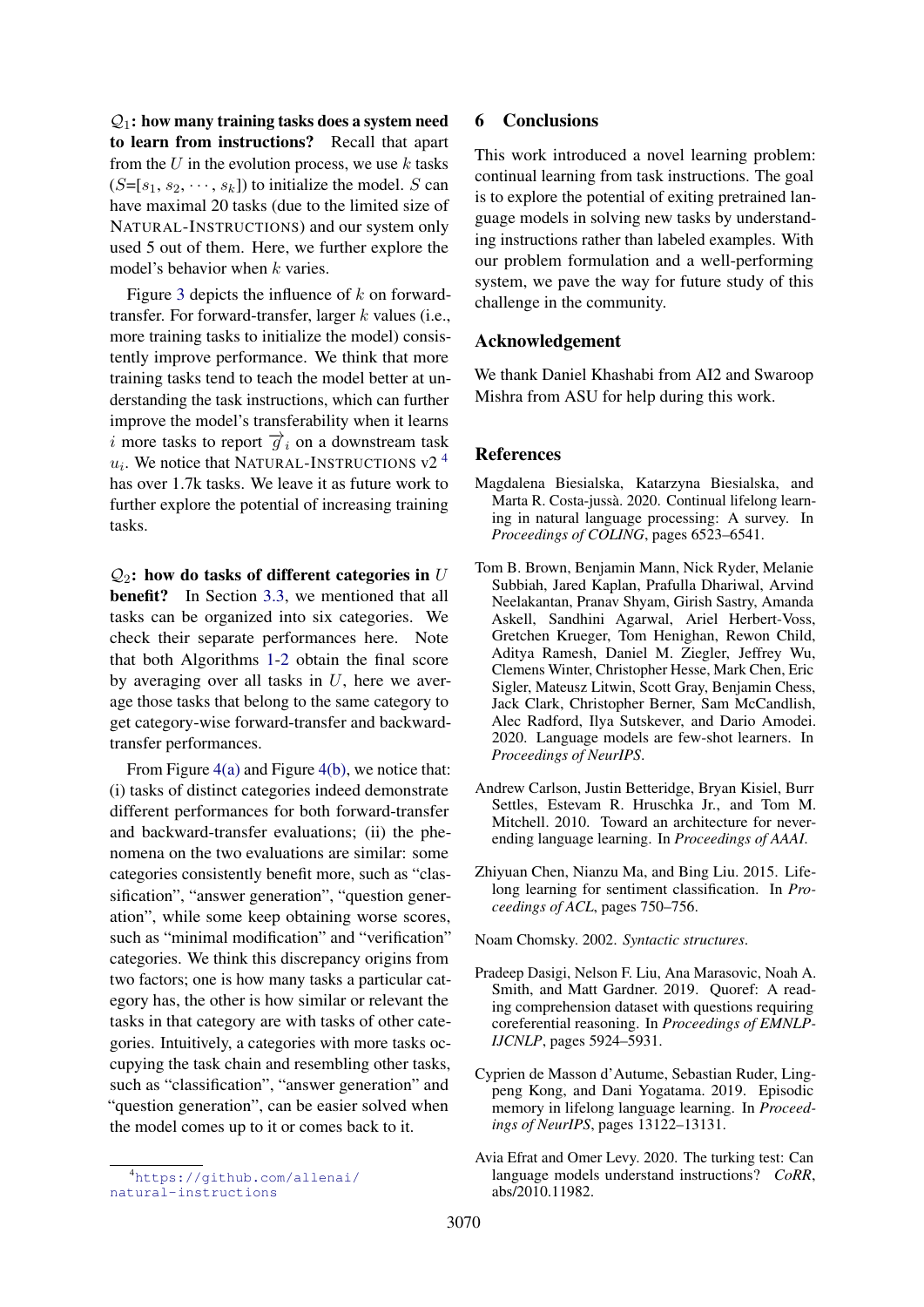- <span id="page-9-0"></span>Dan Goldwasser and Dan Roth. 2014. Learning from natural instructions. *Machine Learning*, 94(2):205– 232.
- <span id="page-9-23"></span>Tianxing He and James R. Glass. 2020. Negative training for neural dialogue response generation. In *Proceedings of ACL*, pages 2044–2058. Association for Computational Linguistics.
- <span id="page-9-9"></span>Johannes Hofmanninger, Matthias Perkonigg, James A. Brink, Oleg Pianykh, Christian Herold, and Georg Langs. 2020. Dynamic memory to alleviate catastrophic forgetting in continuous learning settings. In *Proceedings of MICCAI*, volume 12262, pages 359– 368.
- <span id="page-9-21"></span>Lifu Huang, Ronan Le Bras, Chandra Bhagavatula, and Yejin Choi. 2019. Cosmos QA: machine reading comprehension with contextual commonsense reasoning. In *Proceedings of EMNLP-IJCNLP*, pages 2391–2401.
- <span id="page-9-14"></span>Xisen Jin, Bill Yuchen Lin, Mohammad Rostami, and Xiang Ren. 2021. Learn continually, generalize rapidly: Lifelong knowledge accumulation for fewshot learning. In *Proceedings of EMNLP Findings*, pages 714–729.
- <span id="page-9-25"></span>Zixuan Ke, Hu Xu, and Bing Liu. 2021. Adapting BERT for continual learning of a sequence of aspect sentiment classification tasks. In *Proceedings of NAACL-HLT*, pages 4746–4755.
- <span id="page-9-11"></span>Sungjin Lee. 2017. Toward continual learning for conversational agents. *CoRR*, abs/1712.09943.
- <span id="page-9-4"></span>Mike Lewis, Yinhan Liu, Naman Goyal, Marjan Ghazvininejad, Abdelrahman Mohamed, Omer Levy, Veselin Stoyanov, and Luke Zettlemoyer. 2020. BART: denoising sequence-to-sequence pre-training for natural language generation, translation, and comprehension. In *Proceedings of ACL*, pages 7871– 7880.
- <span id="page-9-24"></span>Chin-Yew Lin. 2004. ROUGE: A package for automatic evaluation of summaries. In *Text summarization branches out*, pages 74–81.
- <span id="page-9-19"></span>Pengfei Liu, Weizhe Yuan, Jinlan Fu, Zhengbao Jiang, Hiroaki Hayashi, and Graham Neubig. 2021. Pretrain, prompt, and predict: A systematic survey of prompting methods in natural language processing. *CoRR*, abs/2107.13586.
- <span id="page-9-15"></span>Bryan McCann, Nitish Shirish Keskar, Caiming Xiong, and Richard Socher. 2018. The natural language decathlon: Multitask learning as question answering. *CoRR*, abs/1806.08730.
- <span id="page-9-7"></span>Michael McCloskey and Neal J. Cohen. 1989. Catastrophic interference in connectionist networks: The sequential learning problem. In *Psychology of learning and motivation*, volume 24, pages 109–165.
- <span id="page-9-3"></span>Swaroop Mishra, Daniel Khashabi, Chitta Baral, and Hannaneh Hajishirzi. 2021. Cross-task generalization via natural language crowdsourcing instructions. *CoRR*, abs/2104.08773.
- <span id="page-9-16"></span>Alec Radford, Jeffrey Wu, Rewon Child, David Luan, Dario Amodei, and Ilya Sutskever. 2019. Language models are unsupervised multitask learners. *OpenAI blog*.
- <span id="page-9-1"></span>Montague Richard. 1970. Universal grammar.
- <span id="page-9-20"></span>Mohammad Rostami, David Isele, and Eric Eaton. 2020. Using task descriptions in lifelong machine learning for improved performance and zero-shot transfer. *Journal of Artificial Intelligence Research*, 67:673– 704.
- <span id="page-9-22"></span>Keisuke Sakaguchi, Ronan Le Bras, Chandra Bhagavatula, and Yejin Choi. 2020. Winogrande: An adversarial winograd schema challenge at scale. In *Proceedings of AAAI*, pages 8732–8740.
- <span id="page-9-17"></span>Timo Schick and Hinrich Schütze. 2020. Few-shot text generation with pattern-exploiting training. *CoRR*, abs/2012.11926.
- <span id="page-9-18"></span>Timo Schick and Hinrich Schütze. 2021. Exploiting cloze-questions for few-shot text classification and natural language inference. In *Proceedings of EACL*, pages 255–269.
- <span id="page-9-8"></span>Joan Serrà, Didac Suris, Marius Miron, and Alexandros Karatzoglou. 2018. Overcoming catastrophic forgetting with hard attention to the task. In *Proceedings of ICML*, volume 80, pages 4555–4564.
- <span id="page-9-5"></span>Daniel L. Silver and Robert E. Mercer. 2002. The task rehearsal method of life-long learning: Overcoming impoverished data. In *Proceedings of 15th Conference of the Canadian Society for Computational Studies of Intelligence*, volume 2338, pages 90–101.
- <span id="page-9-6"></span>Ray J. Solomonoff. 1989. A system for incremental learning based on algorithmic probability. In *Proceedings of the Sixth Israeli Conference on Artificial Intelligence, Computer Vision and Pattern Recognition*, pages 515–527.
- <span id="page-9-12"></span>Fan-Keng Sun, Cheng-Hao Ho, and Hung-Yi Lee. 2020a. LAMOL: language modeling for lifelong language learning. In *Proceedings of ICLR*.
- <span id="page-9-13"></span>Jingyuan Sun, Shaonan Wang, Jiajun Zhang, and Chengqing Zong. 2020b. Distill and replay for continual language learning. In *Proceedings of COLING*, pages 3569–3579.
- <span id="page-9-2"></span>Sebastian Thrun and Tom M. Mitchell. 1995. Lifelong robot learning. *Robotics and Autonomous Systems*, 15(1-2):25–46.
- <span id="page-9-10"></span>Hong Wang, Wenhan Xiong, Mo Yu, Xiaoxiao Guo, Shiyu Chang, and William Yang Wang. 2019. Sentence embedding alignment for lifelong relation extraction. In *Proceedings of NAACL-HLT*, pages 796– 806.